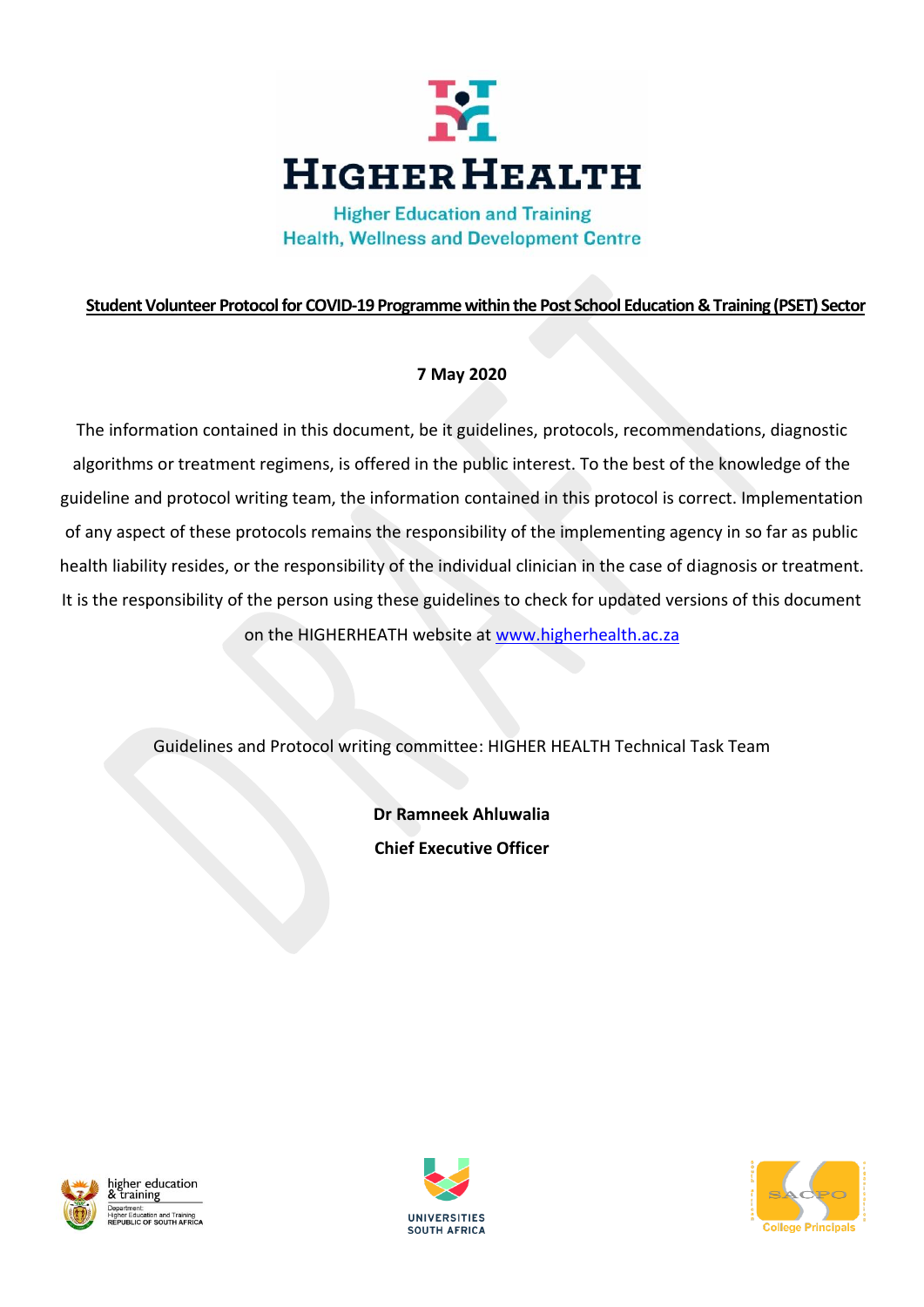# Contents

| Protective Personal Equipment (PPE) Precautions & Prevention for Student Volunteers 3 |  |
|---------------------------------------------------------------------------------------|--|
|                                                                                       |  |
|                                                                                       |  |
|                                                                                       |  |
|                                                                                       |  |
|                                                                                       |  |
|                                                                                       |  |
|                                                                                       |  |
|                                                                                       |  |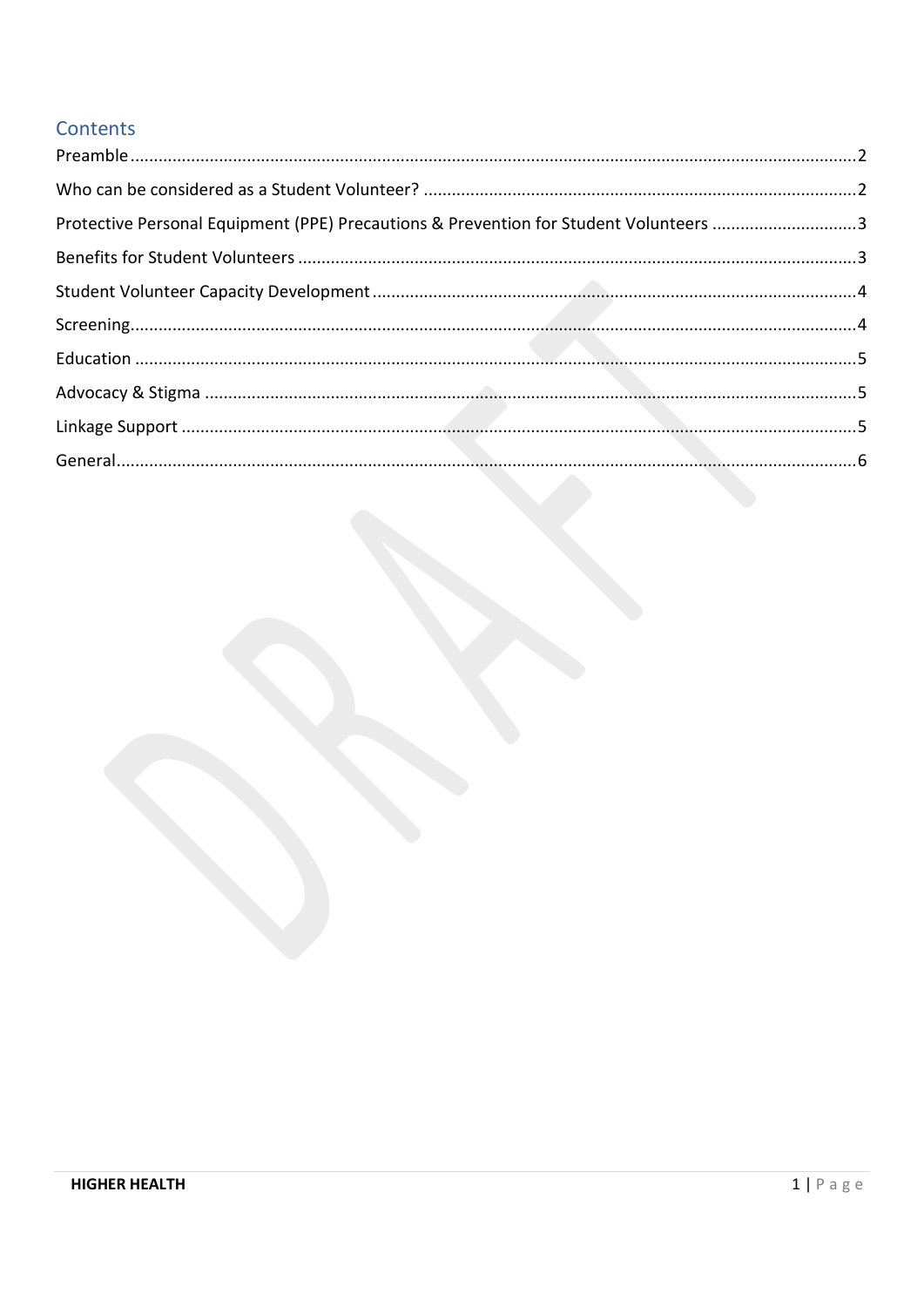## <span id="page-2-0"></span>**Preamble**

The rapidly expanding epidemic of the severe COVID-19 has placed significant need for a screening protocol at each campus. HIGHER HEALTH is supporting DHET and all the Post-School Education and Training (PSET) sector institutions, which includes Universities, Technical and Vocational Education and Training (TVET) Colleges and Community Education and Training (CET) Colleges, in its efforts to combat COVID-19.

HIGHER HEALTH will be supporting campus efforts to ramp up education on COVID-19 as well as COVID-19 screening for all students and staff entering the campuses post lockdown. Further to this, HIGHER HEALTH is also putting infrastructure in the form of clinical services towards increasing testing for students and staff who are screened positive or considered high risk for COVID-19. This being a notifiable disease, quick isolation of students and staff that are screened and tested positive is critical towards limiting further spread. HIGHER HEALTH has developed this protocol which serves as a guideline for student volunteers within the PSET sector to adhere to strictly. The operational measures outlined herein are to assist and guide both institutional and HIGHER HEALTH management on the student volunteer programme across all campuses. Student Volunteers will engage in screening, education and advocacy (SEA) and referral for testing around COVID-19.

### <span id="page-2-1"></span>**Who can be considered as a Student Volunteer?**

- HIGHER HEALTH is calling upon all registered students (aged 18 or above) to enroll in the Student Volunteer programme
- Students are encouraged to volunteer their time to support their peers towards the daily education and screening programme combating COVID-19 within their respective campuses
- International experience shows that certain people are at higher risk for severe disease. Thus, a student should not volunteer if they have any underlying medical condition/s that compromise their health or immunity
- In addition to the above point, students should not volunteer if:
- They are pregnant
- They are living in the same home with a compromised family member (someone aged 60 years and above or someone with any underlying conditions)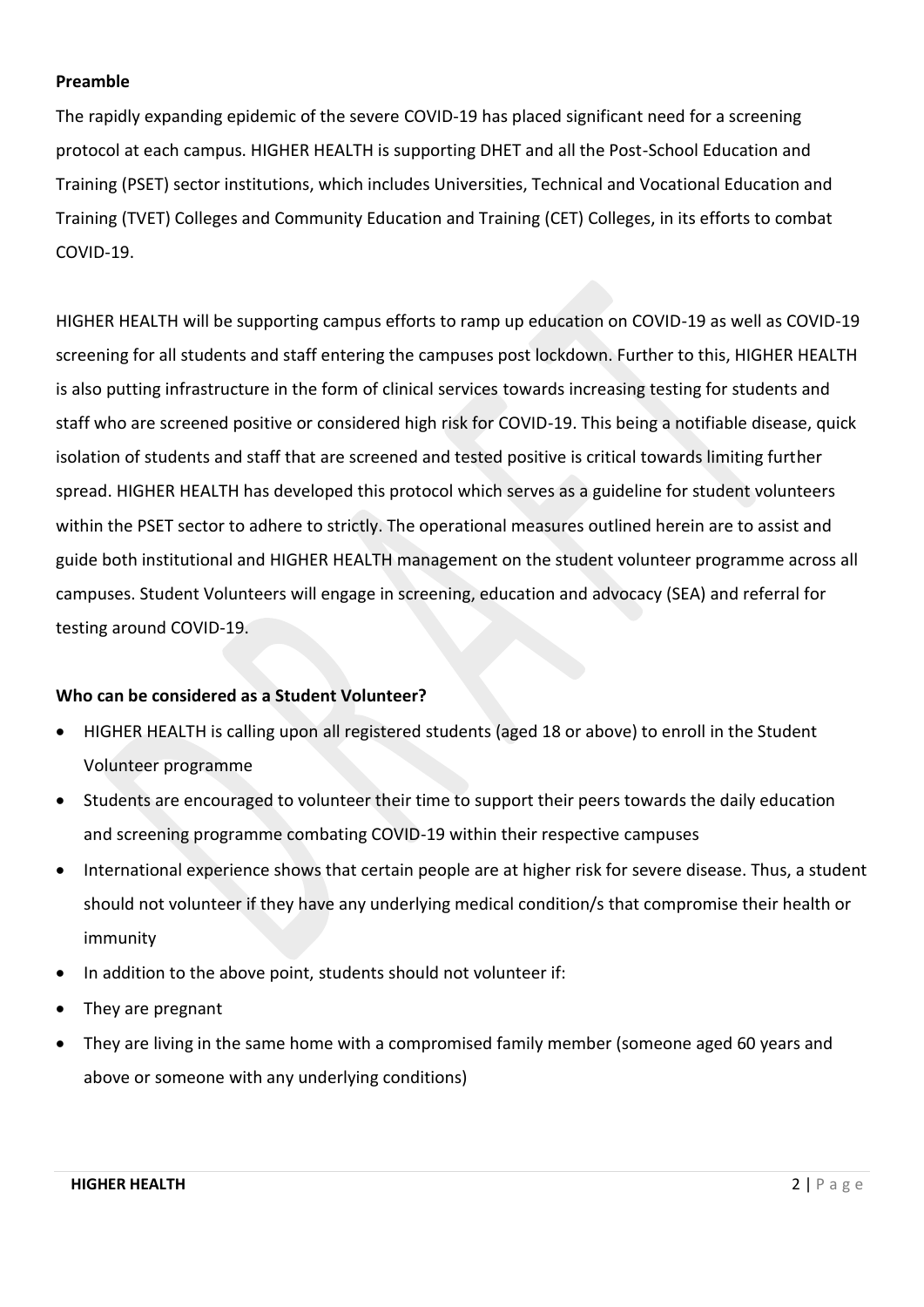## **Functions of a Student Volunteer**

- Student Volunteers will be required to support their institutions with health education information that will be given to students about COVID-19, using the Health Promotion and Prevention Strategy
- Student Volunteers will carry out screening of students in designated areas, using the verbal screening tool (no physical contact)
- Student Volunteers will work under the guidance of their team leaders (CHWCs) where present, Peer Mentors or other TVET/University campus assigned staff
- Student Volunteers will have to follow strict institutional protocol with regards to students and staff that may report or present with COVID-19 symptoms
- Should the Student Volunteer want to withdraw from the programme, they are free to do so at any time

## <span id="page-3-0"></span>**Protective Personal Equipment (PPE) Precautions & Prevention for Student Volunteers**

- Strict PPE precautions to be observed by Student Volunteers:
	- Always maintain social distancing by keeping 2 meters away from any person
	- No physical contact with other people i.e. no hand shaking and ensure that you sneeze/cough into your elbow or a tissue (safely discard the tissue immediately once done)
	- No hand to hand contact through the exchange of paper, cellphone devices, or any other material or commodity
	- Mandatory use of face masks always
	- Continuous use of hand sanitizer
	- Screen shields to be used at all workstations during triage to minimize direct contact between Student Volunteers, students and staff
- PPE will be provided to the teams that will be screening students at campuses, in keeping with the national guidelines on PPE
- Student Volunteers will be provided with hand sanitizer and a facial mask by the team leader.
- Daily, all Student Volunteers will self-screen using the screening App which will be confirmed by their respective team leaders

#### <span id="page-3-1"></span>**Benefits for Student Volunteers**

- There are no immediate benefits to you for volunteering your time
- Such an activity will be recognized as noble and socially responsible

#### **HIGHER HEALTH 3** | P a g e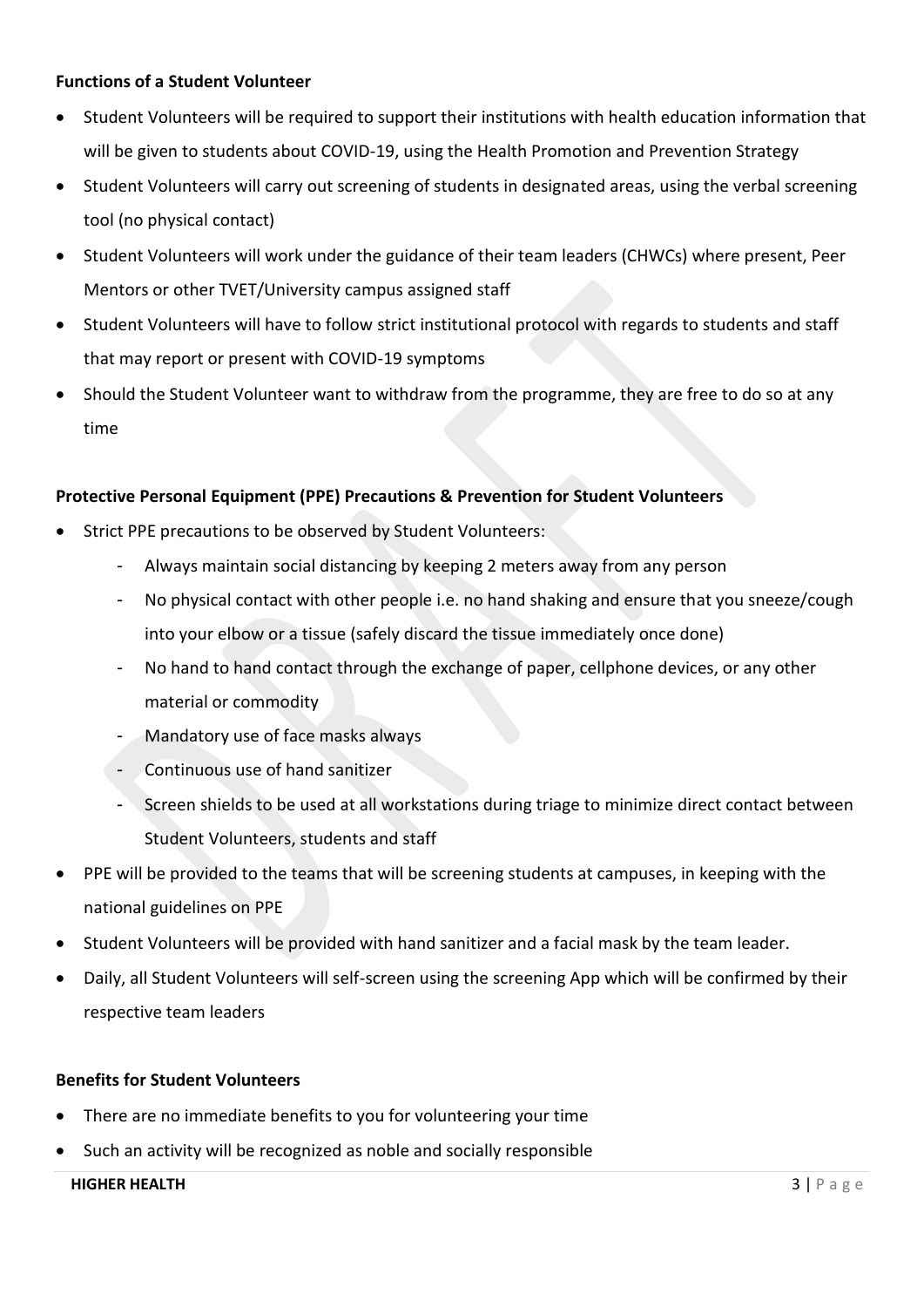- A Certificate of Appreciation will be given to each Student Volunteer at the end of the programme
- Each Student Volunteer will also receive a token of appreciation from HIGHER HEALTH in lieu of their contribution to the programme
- The efforts of Student Volunteers will help in saving many lives of students and staff in the Post-School Education and Training (PSET) sector

# <span id="page-4-0"></span>**Student Volunteer Capacity Development**

- HIGHER HEALTH will capacitate Student Volunteers on COVID-19 through education, training, onsite mentorship, coaching and routine monitoring around prevention, screening protocols, PPE, linkage to care, mental health, environmental cleaning and disinfection
- Data free links to curriculums on COVID-19 will be shared with Student Volunteers
- Student Volunteers are expected to carry out duties in accordance with the skills received
- Each aspect of the work (screening, education and advocacy) may have overarching or specific requirements that volunteers will be guided on
- No Student Volunteer will commence activities without the necessary capacity development and training

### <span id="page-4-1"></span>**Screening**

- Student Volunteers will be expected to be part of the HIGHER HEALTH team triaging students on campuses in a safe and responsible manner
- Ideally students will be expected to self-screen off campus using the HIGHER HEALTH Screening App which will be deployed to students prior to them returning to campus. The App will advise on whether it is safe for students to proceed to campus or not.
- In the case where students may not be able to access the App for whatever reason, the trained student volunteers on campus will screen these students before they enter learning spaces within the campus i.e. preferably at campus entrance/s or car parks
- Students should be informed that there is a screening station (at a designated area) and that they are encouraged to present themselves to these stations if they do not have access to the Screening App or have not yet screened for the day
- Student Volunteers will engage in screening that involves no physical contact ("no touch"), maintain social distancing, ensure wearing of a face masks and preferably each volunteer will be in a booth or cubicle that separates the student volunteer from the person being screened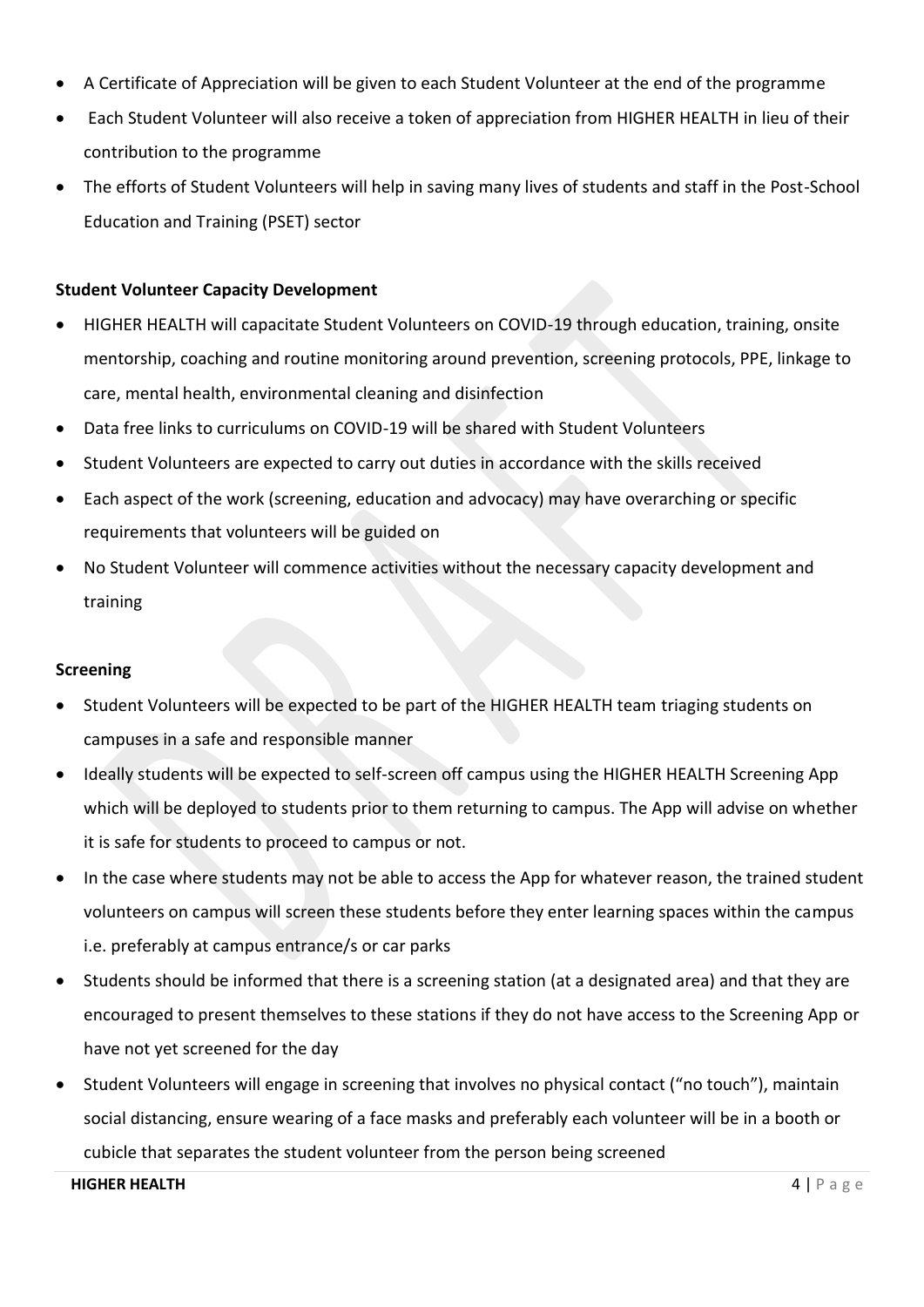- If booths/cubicles are not available, then the Student Volunteer will have a face shield to wear
- Maximum of two points of control for walk-ins and drive-ins is recommended
- Student Volunteers, along with campus security, must ensure all students maintain social distancing, wear face masks and receive hand sanitizer on entry/exit of the campuses

## <span id="page-5-0"></span>**Education**

- Student Volunteers will assist in the distribution of pamphlets on campus to educate students on COVID-19 (pamphlet distribution should be accompanied by other health promotion information)
- The Student Volunteers will also encourage and assist students to access the self-screening App regularly to ascertain whether they should seek further medical attention in relation to any symptoms displayed
- Student Volunteers are to assist the SLOs & CHWCs with displaying the educational posters on COVID-19 supplied by HIGHER HEALTH
- Constant dissemination of authentic information is required
- Once capacitated, Student Volunteers will be immediately required to empower fellow students on the importance of hand hygiene, social distancing and other measures

# <span id="page-5-1"></span>**Advocacy & Stigma**

- Student Volunteers will play a crucial role in advocating against COVID-19 associated stigma
- HIGHER HEALTH will capacitate all student volunteers on the myths vs realities of the Coronavirus
- The information transferred to Student Volunteers should also be relayed to the larger student population through the Student Volunteers
- Disseminate the message that COVID-19 associated stigma cannot be tolerated as it can negatively affect the willingness of people, especially students, from getting screened and ultimately tested

### <span id="page-5-2"></span>**Linkage Support**

- Student Volunteers will be trained on and expected to link symptomatic students on campus for testing
- Student Volunteers will need to firstly isolate symptomatic students to sick bays on campus
- With the assistance of the CHWC or team leader, Student Volunteers will promptly ensure symptomatic students are then tested and linked to care
- Student Volunteers will follow up on tested students post testing to provide support remotely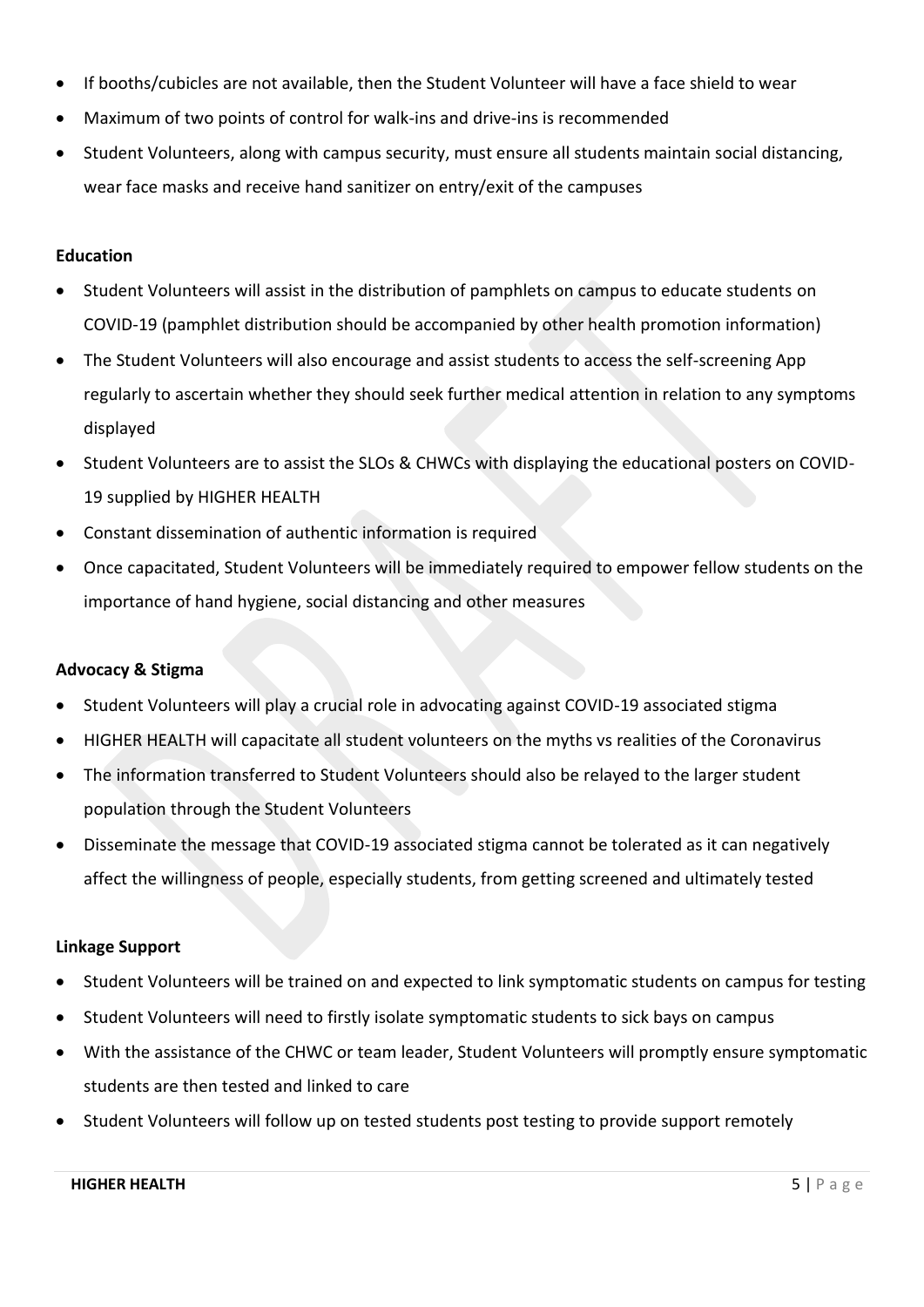## <span id="page-6-0"></span>**General**

- Every Student Volunteer is required to sign a consent form prior to joining HIGHER HEALTH'S COVID-19 Programme (See Annexure A)
- **Duration of this intervention:** The Student Volunteers will serve on the campuses as Colleges/Universities re-open in a phased manner
- **Multi-Sector Coordination:** HIGHER HEALTH will partner and coordinate the response on COVID-19 with the Department of Higher Education & Training, Department of Health, TVET and University Management, Student Leadership and other partners working in common cause

**HIGHER HEALTH** 6 | P a g e